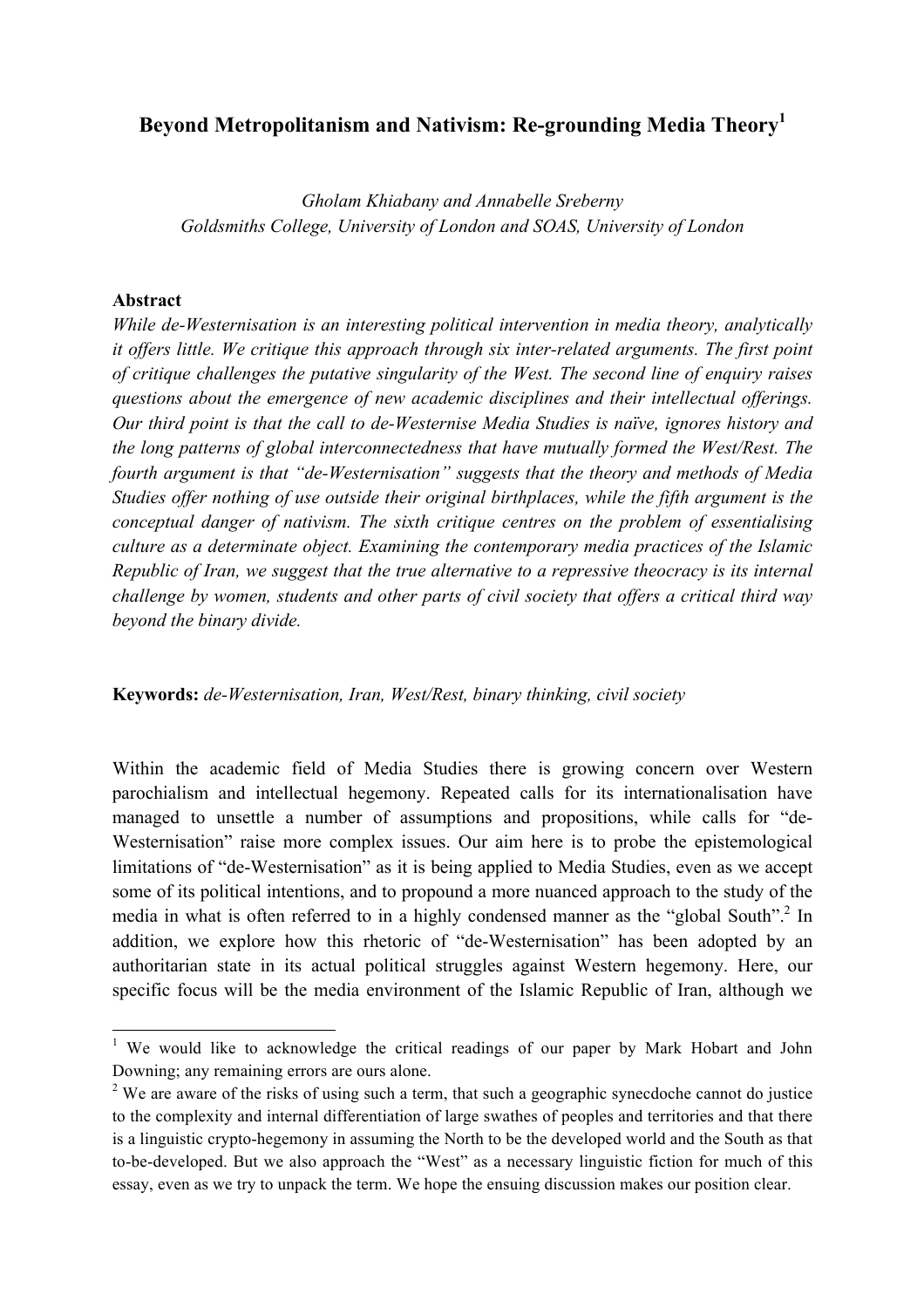hope that some of these ideas are equally applicable in other locations where authoritarian states prevail.

## **From Internationalising to de-Westernising Media Studies**

Goddard once said of film that each has a beginning, a middle and an end but not necessarily in that order. We might say that all societies have elements that might be called politics, economics and culture but not in the same arrangement. And most also have elements that can be called media. The issue of what exactly are the media, how to theorise and study them and their impacts on and interactions with the other three spheres has never been more vexed.

There is long-standing concern over a "Western bias" in media theory and its negative parochial impact (Downing, 1996). One demand has been to "internationalise" the focus of Media Studies beyond its heavy North Atlantic history and its strong focus on the role of media in supposedly functioning democracies, especially those in Europe. The aim is to take seriously the development of media beyond this geography and to acknowledge its perhaps different dynamics—of development, institutionalisation, practice and content—elsewhere, particularly across Africa, the Middle East and Asia.

Without a doubt, one of the reasons for the emergence of this demand to internationalise Media Studies has to do with the effects of global capitalism and the expansion of a transnational student population into higher education, predominantly from the Rest to the West, despite the despicably high costs. How could "we" continue to ignore the places whence they came or continue to talk about 'their' experiences as if identical to ours? It is ironic that the study of other—non-Western—people's media has fallen under the rubric of "international communication". That had been the part of Media Studies that had hitherto focused on the critical analysis of Western corporate expansion *into* non-Western societies, arguing that the spread of media was caught up with the putative spread of modernisation processes to the rest of the world; thus, media were seen to be part of the teleology of modernity.

Now, as Western academia is increasingly organised along business models, to produce the kind of graduates coveted by multinationals, it is imperative to interrogate the various agendas involved in drives towards "internationalisation". It appears that as ever more foreign students study in English-speaking universities and as more non-Westerners have been trained in its theories and approaches, Media Studies as an academic field has had to confront its geographic and cultural blind spots. But, ironically, the demand to internationalise the curriculum supports the corporatisation of the university sector in the US, UK and elsewhere by which foreign students are reduced to cash cows. International communication is in danger of merely being the part of media studies that bothers to engage with non-Western societies, without any critical theorisation. As Dirlik neatly puts it:

[T]he cultural requirements of transnational corporations can no longer afford the cultural parochialism of an earlier day. Focusing on liberal arts institutions, some conservative intellectuals overlook how much headway multiculturalism has made with business school administrators and the managers of transnational corporations, who are eager all of a sudden to learn the secrets of East Asian economic success in 'oriental' philosophies, who cannibalise cultures all over the world in order to better market their commodities, and who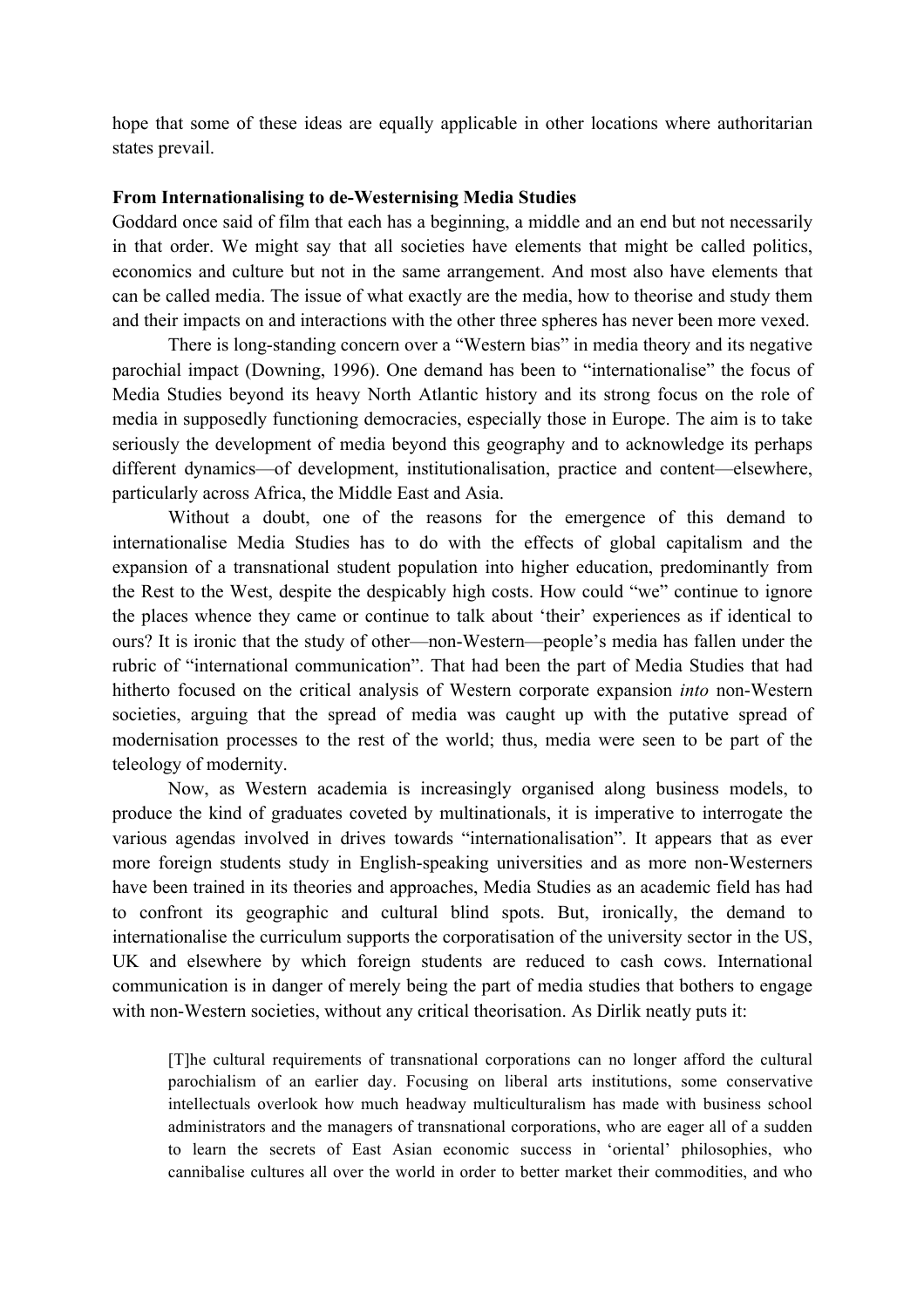have suddenly become aware of a need to internationalise academic institutions which often takes the form not of promoting scholarship in a conventional sense but of 'importing' and 'exporting' students and faculty. (Dirlik, 1994, pp. 354–5)

Indeed, it is important to recognise that, as national education systems have evolved around the world, Western definitions of academic disciplines and indeed Western intellectual framings of debate have been institutionalised. Sometimes this has meant that a particular and somewhat limited vision of "mass communication research" learned in the graduate schools of the US gets established in universities of the global South without much critical intervention. The work of Carnoy (1974) on educational imperialism comes to mind here.

Of course, the concern with Eurocentrism and the issues of relevance and academic dependency in the social sciences in the global south are nothing new. Amongst others, Edward Said (1979), Samir Amin (1989), Immanuel Wallerstein (1997) and Dipesh Chakrabarty (2000) have all examined how the ideas of "Europe" and the "Orient" were perceived, constructed and articulated. Not only is there epistemic dependency but, as Alatas (1995) rightly suggests, the existence of Orientalism and Eurocentrism cannot be separated from the structure of academic dependency that links core and peripheral social scientists. Social science became institutionalised during European expansion and later the economic hegemony of the United States since 1945, so that native intellectuals, trained in colonial languages and institutions, may share the assumptions of Orientalism and Eurocentrism. Often social scientists in the global South depend on external funds for research and development and the results are published in journals that are mostly controlled and based in North America and Western Europe. The inequality in wealth and power and consequences of the international division of labour (Alatas, 2003) is also mirrored in education and research, according to which "raw data" is exported from the global South to the global North, then shaped into theories and exported back to the South. Thandika Mkandawire, then president of the Council for the Development of Economic and Social Research in Africa, argued that "… one effect of this division of labour is that it pushes African scholars towards local minutiae. This might seem a commendable antidote to the extroverted [i.e., lofty theoretical and even other worldly] discourses on Africa, but as Hountoundji observes, even this focus on the local is externally driven, shaped by the needs of the 'North' and ends up reducing African researchers into 'knowledgeable informants'" (cited in Greene, 2003: 141- 142).

These two parallel processes of "internationalisation"—the circulation of Western academic disciplines into Southern universities and the reverse flow of Southern students into Western universities—*have* produced more research and engagement with media systems and contemporary cultural practices beyond the "West". This is evident in the increasing number of books, journal articles, conferences in the academic field that are expanding the geocultural spaces of Media Studies into the Middle East, Asia and Africa. However, the demand for and debate around "de-Westernisation" raises other, more fundamental intellectual questions.

#### **Six Critical Issues Regarding de-Westernisation**:

Recently "de-Westernisation" has become a serious analytic approach in Media Studies.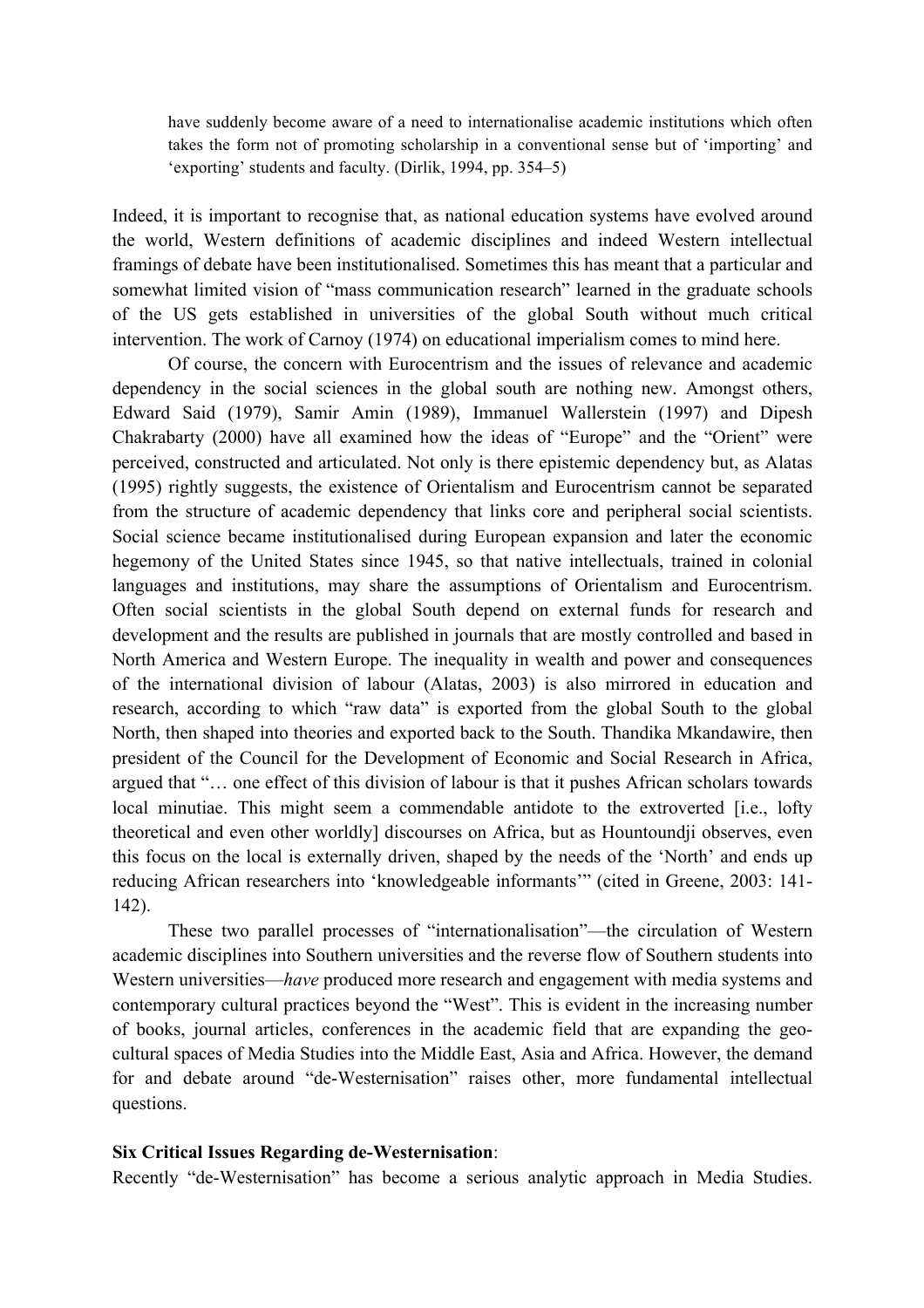Consider the work of Curran and Park (2000), Wang (2011) and others. It is often simply taken to be politically progressive and opposed to Western domination, and it is not just the media, but also audiences, internet, film, critical security studies, health planning and even the Gospel that have become the focus of "de-Westernisation". That this analytic category and disciplinary frame is itself the outcome of Western theorisation is frequently overlooked, so that even in the attempt to escape the "West", it is continually reinscribed in a hegemonic manner. Indeed, we might argue that there *is* no escape, no "outside" in which to find refuge—that will be part of the burden of the rest of our argument.

What is often lost in this general attempt to free media from the straightjacket of Western media theory is any definition of the "West", which we have so far set in quotation marks. "De-Westernisation", a problematic term, seems to assume a single, homogenised and unified West. Equally problematic, the "non-West" is too readily established as a known and knowable entity. And, apparently, never the twain shall meet. In his recent book, Dabashi makes the bold claim that, "Our interlocutor is no longer 'the West', for 'the 'West' is dead" (Dabashi, 2012: 251) He argues that the frozen binary of "the West versus the Rest" is finished. He suggests that it is time to move beyond the post-colonial project, which always cast its subjectivity as a negative response to the West, and to start embracing the new worlds and new possibilities that are being born. Given the first term in the quotation above, we have to ask from where he is speaking and presume that it is from a "non-Western" position; otherwise who constitutes the subject of "our/us"? Also key is his use of "the" in making the West a simple singularity. Even if he is hoist by his own language, Dabashi offers a radical invitation for us to think differently. However, he cannot intend us to ignore the ongoing political role of Western countries in contemporary military adventures around the world. Dabashi's claim raises vividly the manner in which epistemological claims have political consequences or allow/refuse certain political positions.

So a *first* point of critique of de-Westernisation is to ask what is this putative singularity, the West, and what precisely is being critiqued in this conceptual move? This "West" has produced the Holocaust and Hiroshima, multinational banks, the RAND corporation, National Endowment for Democracy and the Ku Klux Klan. But this same West has produced the chartist movement, the suffragettes, civil rights, women and gay movements, the Spanish Civil War and the Occupy movement. In the very same West exist numerous different countries, different socio-political trajectories and varied forms of media, media institutions and practices, with contradictory voices. The literature on de-Westernisation is rather silent on these contradictions and fails to specify which geographic or cultural parts of the West is being invoked. At a time when even scholars from different corners of Europe, from Scandinavia to the Iberian peninsula, bemoan the dominance of the English language and Anglo-American literature in the field and are actively pursuing their own cultural projects, a little bit of caution in using the term 'de-Westernisation' can go a long way.

A *second* line of enquiry might raise questions about the emergence of new academic disciplines and their intellectual offerings. Our reading of the development of Media Studies runs, briefly, like this. As Western states became more complex, so a diversification of knowledge developed and with it the disciplining (a wonderful Foucauldian process of taming knowledge) of non-scientific knowledge. The early  $19<sup>th</sup>$  Century focus on "political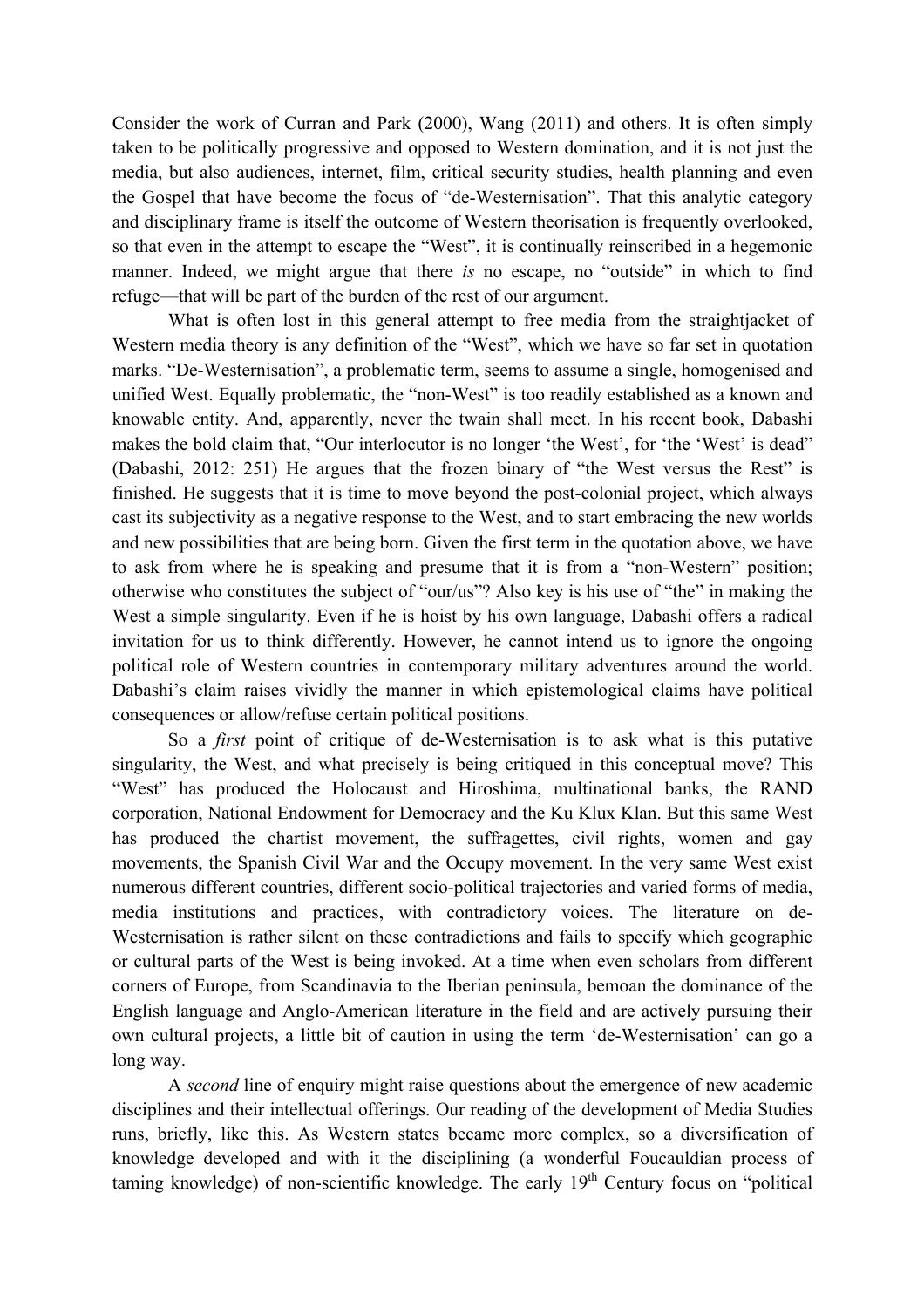economy" fractured into two separate and often non-communicating disciplines of Politics and Economics, as different departments set in different buildings of a university materialised the distinction. Only with the 'global' financial crisis of 2012-2013 has the revival of classic Marxist thinking reminded us of the relevance of the political system in regulating—or, more recently, in not regulating—the economy, the financial sector and taxation.. If Anthropology, a project closely linked to imperialist knowledge, remained focused on the single ethnographic case study of the "Other", Sociology in its pretensions to understand *itself*, the modernising Western core, offered models of societal dynamics in which the West was always the winner, the most developed, the epitome of the modern. In its grand move toward a theory of the 'global', it has had little pause to rethink its foundational assumptions. The universal project was always profoundly—and still is—about geography. As Harvey shows, even John Locke recognised this: "Without knowledge of geography, gentlemen could not even understand a newspaper." (Locke cited in Harvey, 2009:14)

Media Studies could only develop when media institutions and forms appeared sufficiently developed and autonomous as to warrant their own strands of analysis, even if these continually lead us back into political economy and issues of ownership and control or back toward the cultural specifics of contextualised meanings and practices. Thus, the foundational problem for Media Studies—as with all existing academic disciplines in their current configurations—is its evolution from within a specific time-space configuration of an idealised Western capitalist democracy, which includes the attempts to use this normative framework as a neutral framework for investigating practices of mediated communication in other parts of the world.

Encapsulated in the language of both "Internationalisation" and "de-Westernisation" lies the "spatial turn" within Media Studies, the sudden recognition—triggered perhaps by globalisation as both contested theory and contradictory reality—of the rest of the world and the role played by old and new media technologies in linking the world in various ways. So the understandable and necessary intellectual desire to include and analyse media systems beyond the dominant English-speaking environment is clear. However, the adequacy of the conceptual frame that has emerged to fulfil such a project is another matter.

The *third* point of our critique is that the call for a "de-Westernisation" of Media Studies is naïve. The blind spot of binary thinking is to ignore history, the long patterns of global interconnectedness that have mutually formed the West/Rest. Conquest, travel and 'civilising missions' have brought together elements of material culture (food, including sugar, tea, coffee, spices; ceramics and pottery; textiles, clothing, carpets; aesthetic practices and art forms), as well as more abstract elements such as shared religious, spiritual and aesthetic values and cultural practices. Bulliet's recent (2004) attempt to address Islamo-Christian interactions is exemplary. Islam has a strong presence in London's Whitechapel, while there are many Buddhists in Brooklyn.

Surely the entire history of the world is a history of encounters, adoptions and adaptations, so that the West/Rest do not suddenly discover each other on a particular date, but have known each other forever and are always already imbricated? Certainly, these encounters have not always been staged on an equal footing and the last long period of human history has been heavily biased toward different forms of Western power. But a political desire to produce a new form of knowledge is insufficient to guarantee the clarity of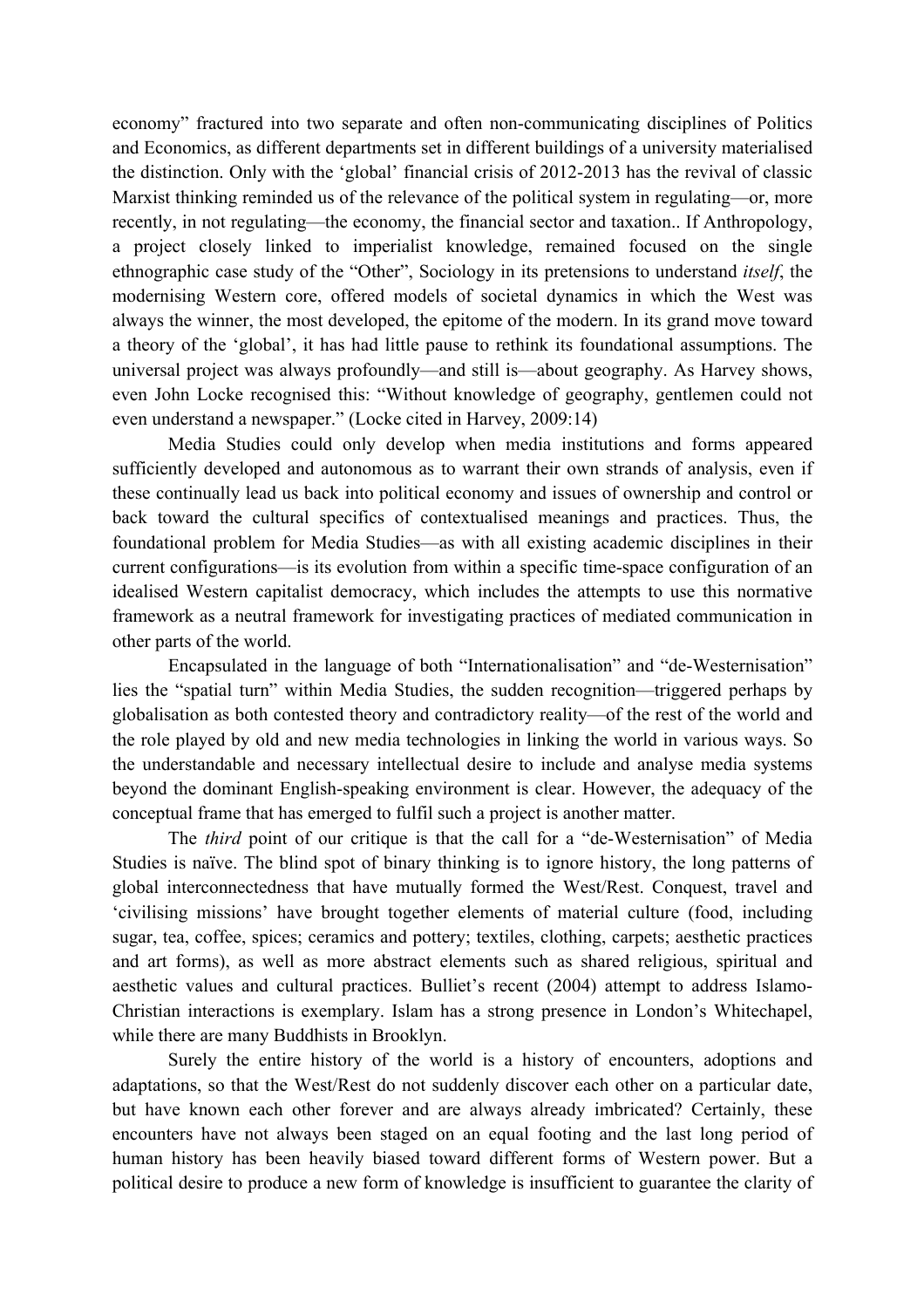the paradigm.

*Fourth,* "de-Westernisation" seems to suggest that the theory and methods of Media Studies and broader social theory offer nothing of use outside their original birthplaces. Is there nothing of use to be gained from the works of, say, Williams, Habermas and Bourdieu in discussing and understanding media culture in the global South? It seems to us that explorations of concepts such as the "public sphere", the "everyday" and "taste cultures" are not irrelevant in the non-West, even if they present themselves in different formations and locations. These ideas prompt discussion about what constitutes the 'public', how and by whom is "taste" defined and what does the "everyday" mean under different discursive regimes. Attempts to critique the universal pretence of media theory seem to draw a completely parallel universe in which non-Western media and culture are necessarily and distinctly different from the West. The emergence of Bayat's notion of "lived politics", for example, might be seen precisely as a critical engagement with Western theorisation and the development of a concept that comes out of a non-Western political context.

Connell has neatly synthesised some of the problems with the "northernness of general theory" thus:

The consequences of metropolitan geo-political location can be seen…in four characteristic textual moves: the claim of universality; reading from the centre; gestures of exclusion; and grand erasure. (Connell, 2007: 44)

We might quickly—and perhaps ironically—note that the terms in which Connell frames the issues are themselves classic Western articulations—but that, in itself, is not a bad thing! Let us gloss each of her points briefly. First the claim of universality—a term that shares an etymological root with university—is seen to be at the heart of social theory, depending on the assumption that all societies are knowable and knowable in the same way and from the same point of view. The idea that this very point of view originates in the metropole is not explicit—indeed, in Barthian terms, it is exnominated—whereas argument generated elsewhere is deprived of universality because its local specificity is named as such; for example, in "African philosophy". Second, theory as developed in the West often thinks of time in abstract terms, as date-free and continuous—while the histories of most colonial experiences are of discontinuity and abrupt change. Third, authors from the periphery are rarely read and even more rarely acknowledged in the West. Fourth, since social theory is built in dialogue with empirical knowledge, when it is built on the basis solely of metropolitan experience, it erases the experiences of the majority of the world from the foundations of social thought.

It appears that recent claims to "de-Westernise" media studies are somewhat stalled. Curran and Park (2000) merely offer an untheorised model of political, rather than media, differences that hardly develops the debate. Hallin and Mancini are critical enough of their attempt to expand their model of media comparison beyond the Western democracies whence it originated to note "that this enterprise involved a kind of contradiction; it ran the risk of producing exactly the kind of universalising extension of our framework we hoped to avoid" (2012: 3). Interestingly, this growing awareness is still mainly conducted in English and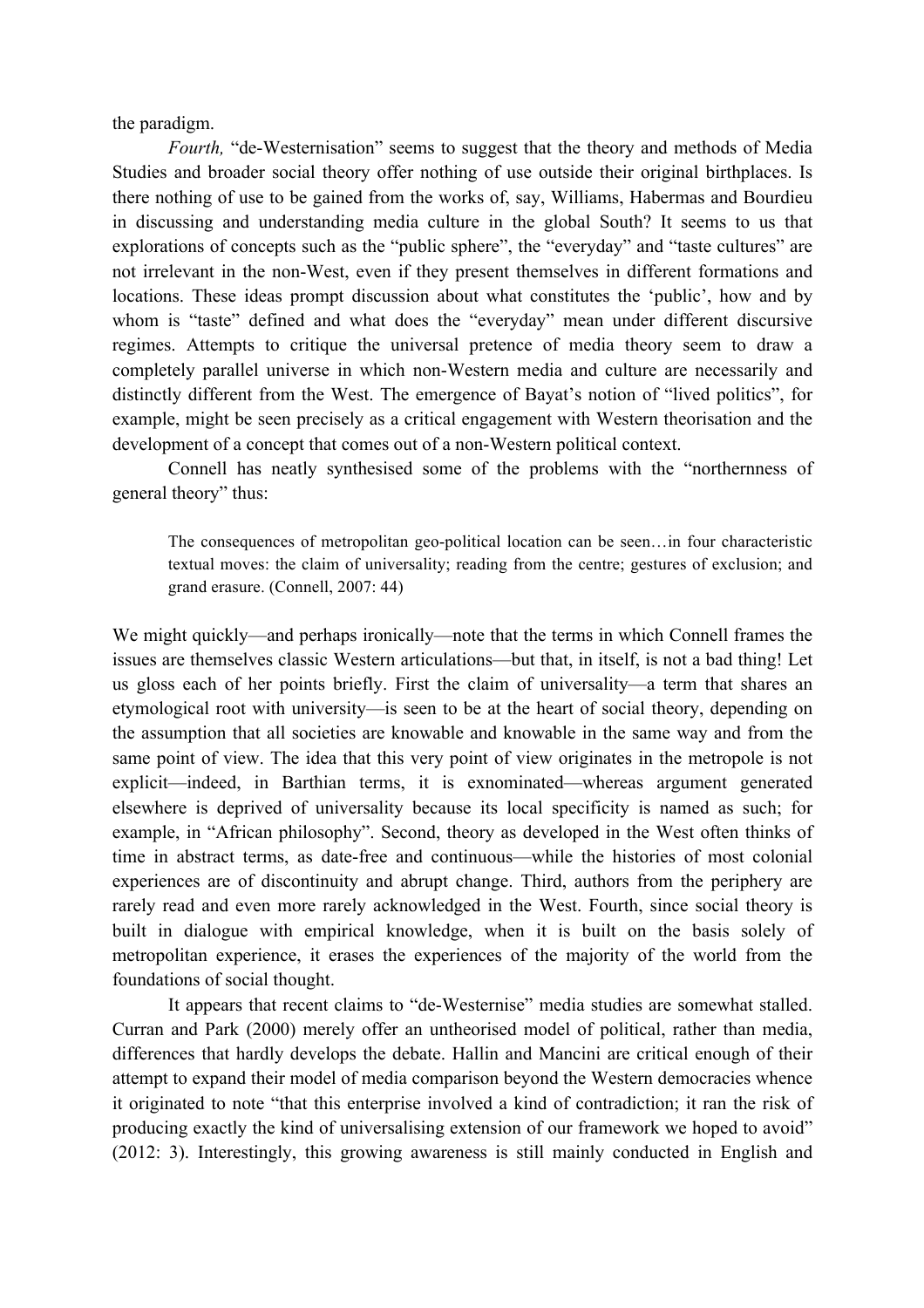expressed mostly in American and British journals,<sup>3</sup> part of the Anglo-American academicindustrial complex.

So a *fifth* point in our argument is the conceptual danger of nativism. The quest for "authenticity", assertions of cultural difference and attempts to formulate "native" conceptions of knowledge, all too often reduce forms of culture and identity into singular and all-inclusive constructs. A parallel process is to construct 'insiders' as having better knowledge and understanding than 'outsiders', no matter what theoretical approach they use. This implies that a literal standing-in-place is better than a symbolic standing in theory or politics, rendering the de-Westernising of subject areas—especially Media Studies—the preserve of indigenous elites. But we have already discussed the education and institutionalisation of local elites as itself coloured by Western educations and experiences.

A reductive nativisation, as Dirlik explains, "reveals the impossibility of sustaining reified, holistic notions of traditions, which already have been transformed by modernity, and appear most prominently as sites of conflict between different social interests and different visions of the modern" (2003: 286). Such cultural turns in recent years appear anti-modern and apparently reject modernity but they should be seen precisely as attempts to reconstruct modernity according to particular regional models. Capitalist modernity in its current stage, as Dirlik has argued, "has had to interiorize cultural difference as part of its very constitution; one fundamental consequence of which has been to compromise its identification with Euro-American models of modernity, which provided an earlier modernization discourse with its teleological power" (2002: 17). In this sense, cultural traditions that were assigned to the dustbin of history in earlier versions of modernisation have seen a significant development in recent years. For example, the Confucian revival in China, alongside the revival of Hinduism in India, Buddhism in other Asian countries, Islam in much of the Middle East, as well as the revival of a Pan-Turanian utopia in Turkey all point not to a "singular" Asia, nor to a unified "Islamic World", but rather to diverse cultural claims to modernity. As Dirlik (2002) suggests:

[T]oo much preoccupation with Eurocentrism or colonialism also disguises fundamental questions of contemporary modernity that cut across so-called cultural divides, especially as the locations of modernity and culture are themselves thrown into question with the reconfigurations of economic and political organisation globally. Differences framed in terms of geographical or spatial cultural locations serve above all to conceal the fact that these are the least important differences that may matter in an age of globalisation. They are no less anachronistic than the persistence of Three Worlds idea, which informed an earlier modernisation discourse, but they do serve a purpose in the containment of difference.

The turn toward nativism is sometimes a consequence of the call for "indigenisation" of the

 <sup>3</sup> Such works include a special edition of the journal *Media, Culture and Society*, Vol. 15(1) (2003) on Islam and Communication; *Javnost/Public*, Vol. 8(2) (2001), dedicated to Media and Democracy in Asia; *Asian Journal of Communication*, Vol. 10(2) (2000); *Global Media and Communication*, Vol. 3(3) (2007); a major conference entitled "Internationalising Media Studies: Imperatives and Impediments", hosted by University of Westminster in 2006; as well as numerous conference panels, seminars, not to mention scores of books and articles.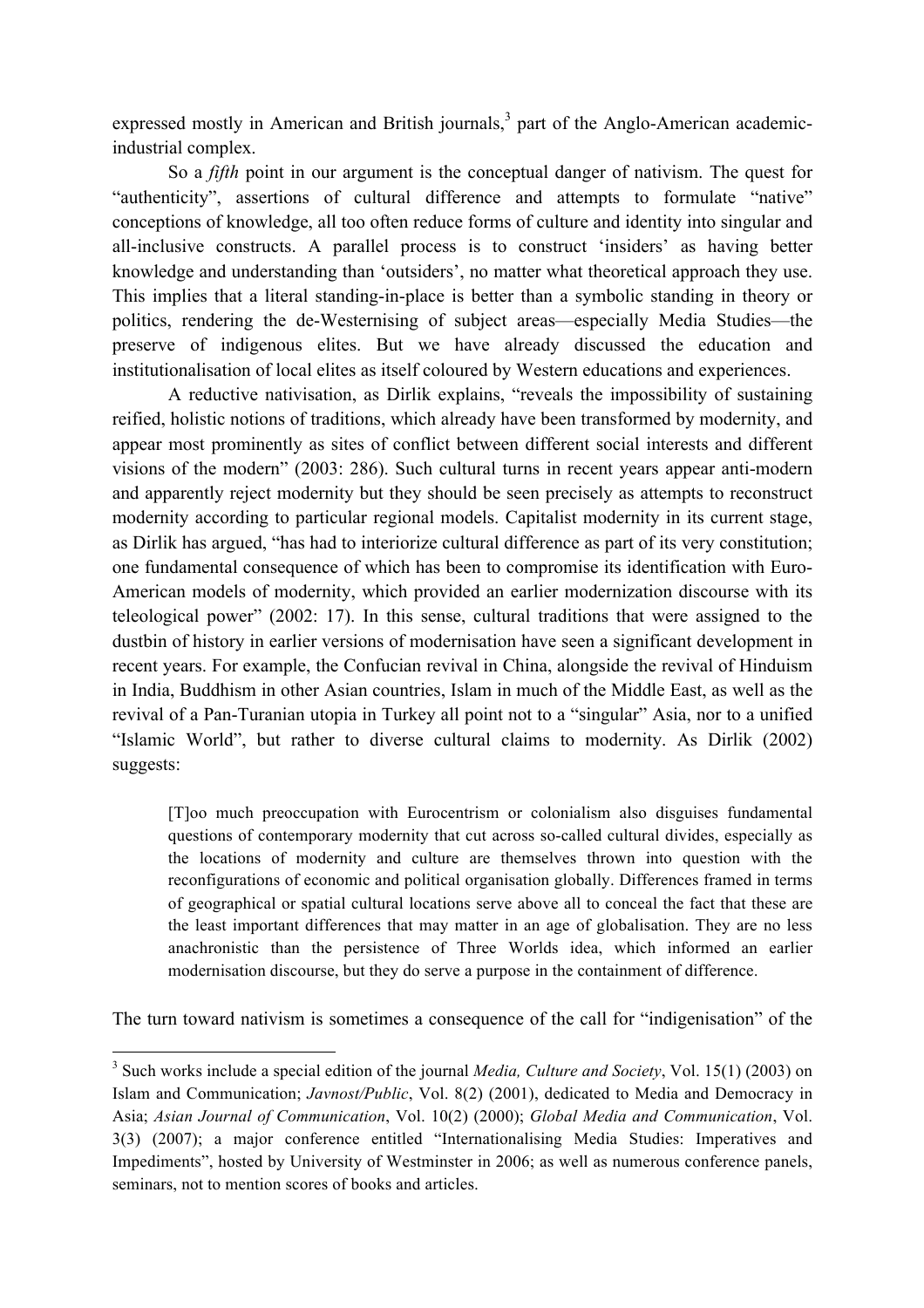social sciences, another response to purported academic dependency and mental captivity. Indigenisation, as Alatas argues,

. . . is an amorphous term. It refers neither to a theoretical perspective nor to an intellectual movement. Rather, it is a loose category that subsumes the works of various authors from a wide variety of disciplines in the human sciences, all of which are concerned with the problem of irrelevancy and the generation of alternative scientific tradition. (1995: 128)

The concern nevertheless goes beyond providing amendments to the parochialism of Eurocentrism, since there are calls for autonomous social science traditions that generate knowledge, concepts and methodologies rooted in a non-Western context. But within this international call to practise relevant social science and to decolonise it, there exists a "nativist" tendency. Sometimes there is a crude *ad hominem* presupposition that local academics and intellectuals will produce better local knowledge, as if the international dynamics of higher education, dominance of certain paradigms of thinking and social scientific methodologies have not already exacted their toll on creative local thought.

This leads to our *sixth* critique which centres on the problem of essentialising culture as a determinate object, an argument developed by both Fabian (1991) and Hobart (1990). One example of such an approach was a special edition of *Media, Culture and Society* (Vol. 15:1, 1993), which wanted to "interpret differences of systems of thought with greater understanding and finesse". This was explained in the introduction that blithely utilises a number of essentialising categories:

In this issue, for increasingly obvious reasons, we have taken the risk of trying to dig into some of the roots of current cultural clashes between the Muslim world and the West. Thus, for the first time in a major, Western English-language media and cultural studies journal, we have attempted to put together a collection of analyses of communication and culture by Muslim Scholars and have also sought comments from a leading politician and a prominent religious leader. Our focus, naturally, is upon conceptions of communication as *they are theorised by Muslims*. (*Media, Culture and Society*, 1993, p. 5)

It should not be necessary to say that not all Muslims think the same way. Yet, as Khiabany (2011) pointed out, the issue offered five contributions from scholars and politicians from only two countries, Iran and Pakistan, to be representative of "communication as . . . *theorised by Muslims*". Nor would all Muslim women think in that same way; yet, as Sreberny argued (1993), none had been invited to write for this special issue.

Perhaps no region of the world has been so theoretically strung out between Western notions of modernity and indigenous notions of tradition than the "Middle East", a colonial construct *par excellence* (Sreberny, 2008). Before the year of magical activity in the Middle East—2011—the dominant Western conceptual approach was to problematise the "lack of democracy in the region in terms of the stubbornness of 'tradition' and the 'backwardness of Islamic civilisation' to explain '*what went wrong?*'" (Lewis, 2002). In this influential mode of thinking, Islam gets treated as a coherent, self-sealed and self-explanatory culture and as the main obstacle in front of Islamic countries seeking full membership of the exclusive club of 'modernity'. Reproducing the old stories of the incompatibility of 'Islam' with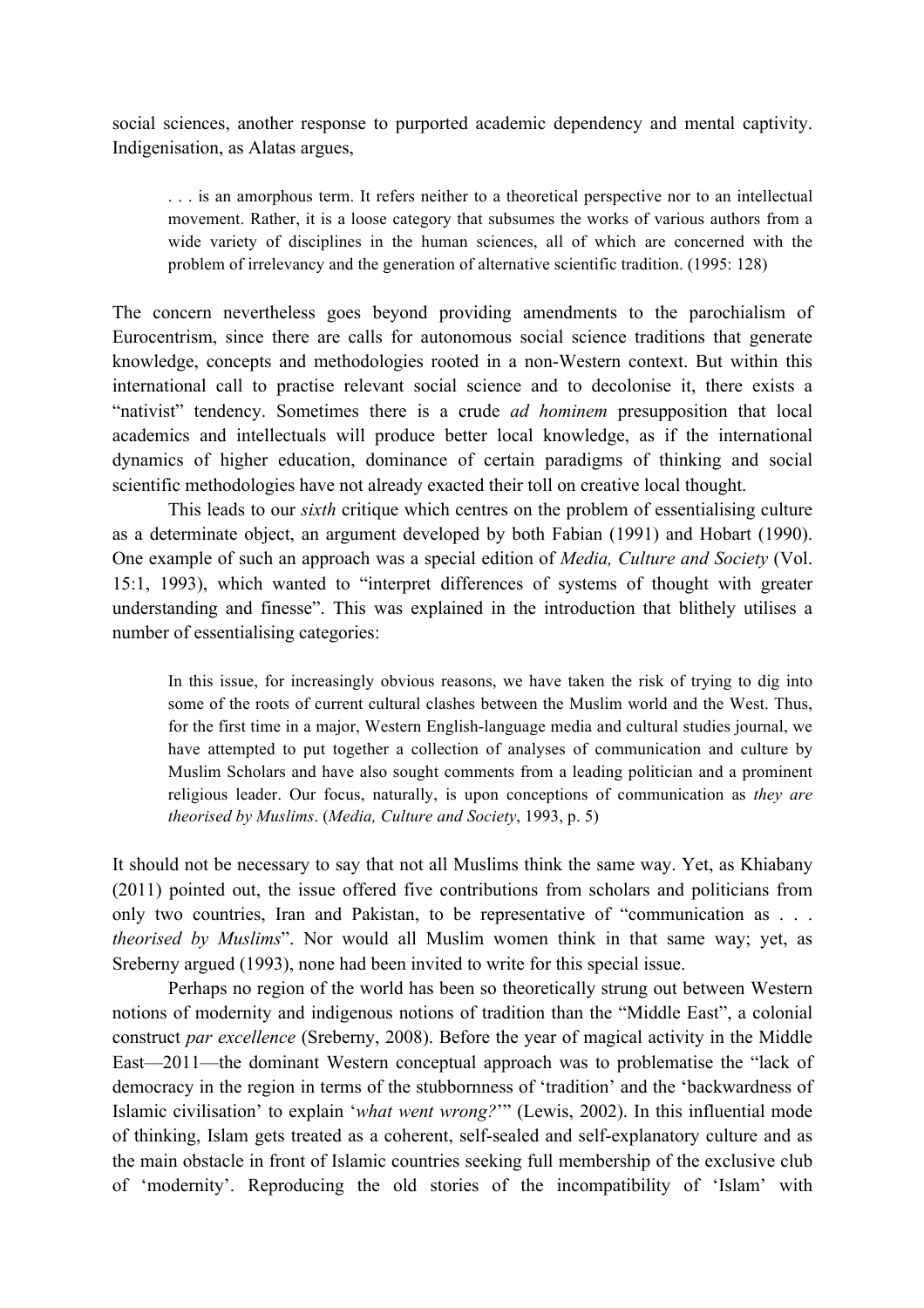'modernity', Lewis argued: "The absence of a native secularism in Islam, and the widespread Muslim rejection of an imposed secularism inspired by Christian example, may be attributed to certain profound differences of belief and experiences in the two religious cultures" (2002: 10). This repetition of modernisation theory fails to acknowledge that the question of religious revival is not simply a question for Islam, since it is alive and kicking in many countries including in the US. It is not so much an issue of the clash of tradition with the modern, but the increased visibility of religion's involvement in the clash over the nature of global modernity.4

The response in the "Islamic world" to this vision of historical development has been two-fold. Many share the basic assumption of Lewis and others and have begun the process of "self-examination", mapping religious/cultural traits as the key reason for failure in their engagement with modernity (Matin-Asgari, 2004). Others, while challenging the Eurocentrism of "Islamic Studies" and pointing out neglect in recording the contribution of "Islamic civilisation" in science and economy, do share the basic assumption of the "uniqueness" of "Islamic" culture and civilisation. Such an interpretive or explanatory strategy is also evident in the call for the 'Islamisation' of knowledge which is part of a much broader historical trend to Islamicise the social sciences and sociology (Zaidi, 2006; Gole, 2000) and to effect a reconstruction of knowledge from a specifically "Muslim" perspective.

However, behind much of the current discussion about the conflict between fundamentalist Islam and the secular, modern West lie highly romantic and ahistorical notions of both Islamic culture and of the West itself. Many commentators claim that the Middle East is unique; that religion has remained a central and defining feature of the "Islamic World"; that there is a unified history and identity of Islamic culture; that the study of this "history" and "culture" demonstrates, beyond doubt, the incompatibility of Islam and Muslims with modernity; and that for all these reasons the Muslim world remains an "exceptional" case. The conflation of the construct of the Middle East with the "Islamic World" was always problematic, but even more so now as the centre of gravity of the "Islamic World" has shifted east into Asia, to Malaysia and Indonesia (Khalidi, 2003).

To play with the Englishism for a moment, the construction of a political imaginary named "the Middle East" only made sense if one was looking out from a London/Paris axis to the world; but equally, it relied on another pre-established notion, of the "Far East', from which it was to be distinguished. The "Middle East" was at the centre of the ancient Silk Road along which continental and maritime trade routes linked the old empire of China to Europe through India, and the Middle East itself looked East as much as West. The route was so named by the German geographer Ferdinand von Richthofen in 1877 just as European imperialism imposed new territorial divisions that subsequent nationalist movements would later reinscribe.

We do not wish to deny a critique of "Eurocentric" historiography, which has ignored and neglected the immense contribution by others to what we would like to call "human

<sup>&</sup>lt;sup>4</sup> This, of course, has consequences not only for academic scholarship. It lies behind and drives political strategies to 'bring democracy' to the region, and in Europe in the context of 'war on terror' feeds and encourages anti-Muslim racism. For a good analysis of the illiberal rage of liberal intellectuals against Islam, see Kundnani (2008).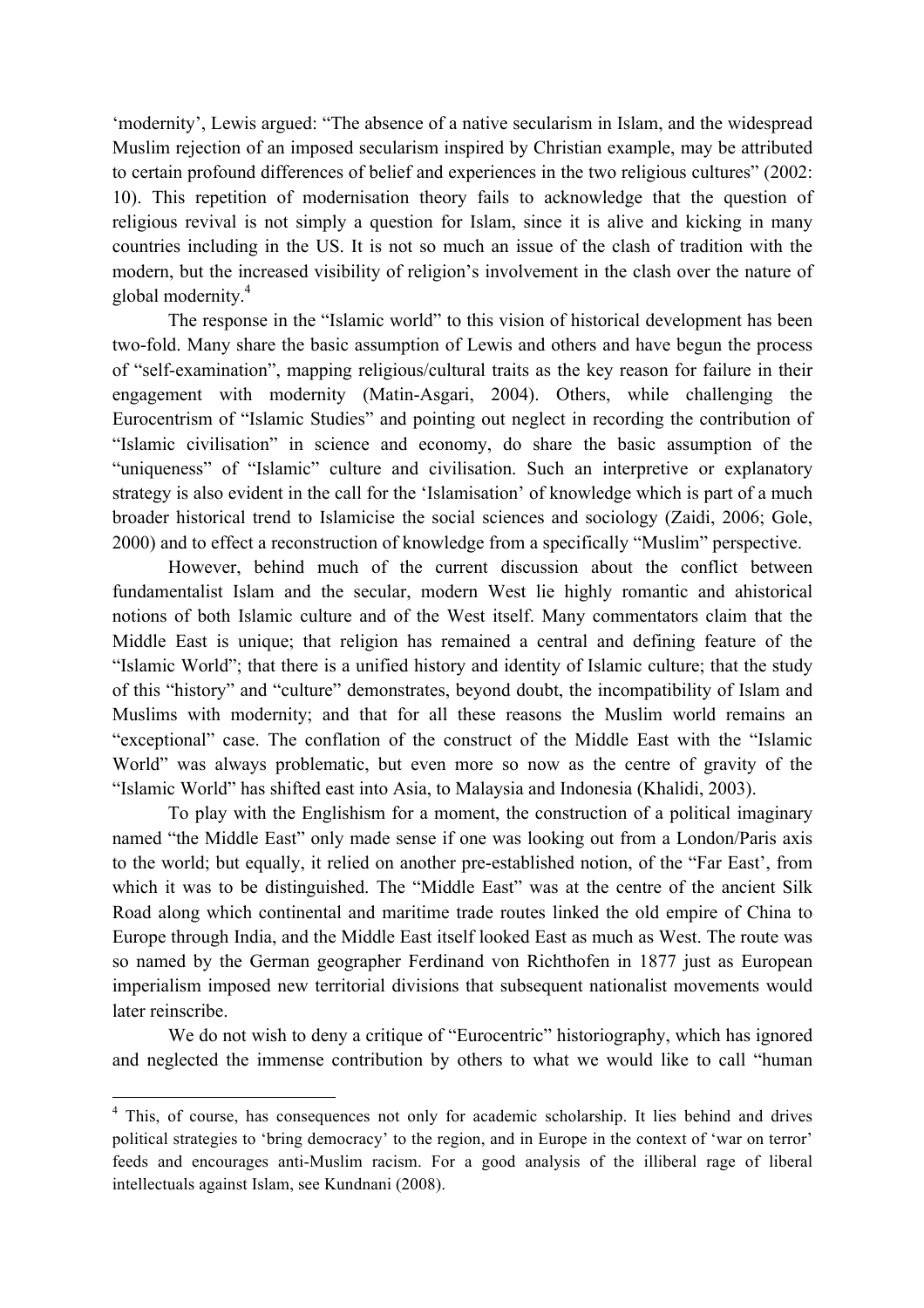civilisation". However, by organising and arranging the world in such neat units (all appearing to possess some unbroken cultural unity and continuity), we only reproduce, by accident or design, the very "Islamic Studies" that has been under attack at least since the publication of Said's *Orientalism*. Thus, writing on Islamic Studies and the European Imagination, Al-Azmeh has argued:

To this schematization of the self corresponds the schematism of the other. Each of these schemata is a topic which is invariably called forth to schematize things that are observed Islamic. Thus there are 'Islamic cities' unlike all other cities, 'Islamic economies' to which economic reason is inapplicable, 'Islamic polities' impenetrable to social sciences and political sense, 'Islamic history' to which normal equipment of historical research is not applied. Facts are disassociated from their historical, social, cultural and other contexts, and reduced to this substantive Islamism of European imagination. (1993: 139)

Or as Dirlik has rightly argued, "It is one of the profound ironies of our times that modernity should be in question more seriously than ever before at the very moment of its apparent global victory" (2003: 275).

If the critique of Eurocentrism and the parochialism of the social sciences is a "corrective" act and an expression of solidarity with the "non-West", the reception and articulation of this critique in the political dynamics of the global South reveals yet more contradictions. The advocates of "Islamic communication theory", more or less, belong in this camp and many of the contradictions of such an approach can be seen in the history of the Islamic Republic of Iran.

## **The Iranian Revolution and the Invention of the Islamic Republic**

Iran and the Iranian revolution is often presented as a significant example of the success of the "indigenous", with the transfer of power to a new Islamic theocratic ruling elite viewed as the revenge of 'tradition on modernity' (Mowlana and Wilson, 1990). That Iran had an older indigenous tradition, most often defined by Zoroastrianism, that Islam was brought in by Arab conquest and that the Safavids invented Shi'ism as an idea and practice that separated them from the Ottoman Empire and the Arabs is usefully forgotten—but part of a complex history that we cannot flesh out further here.

The Islamic Republic as articulated by Ayatollah Khomeni was to take on an identity in distinction to the "corrupt West", the "great Satan" of the United States and its predatory political and degenerate culture. Thus, the conceptual rhetoric of the West/Rest binary—or the "de-Westernisation paradigm"—also became a global political paradigm as used by the Islamic Republic.

Mowlana, once a professor of international communication in the USA, became a key media policy-maker of the Islamic Republic and helped the development of the rhetoric. His trajectory from US-based media scholar to lieutenant of a repressive hegemon is a fascinating one. In Mowlana's "Islamic" response to the "Western" model of communication, one supposedly more in tune with the cultural values and history of the Islamic World, the nationstate is counterposed to the Islamic community, the *Umma* (community of the faithful in an undifferentiated 'Islam' (Khiabany, 2011) Mowlana brushes aside the material realities of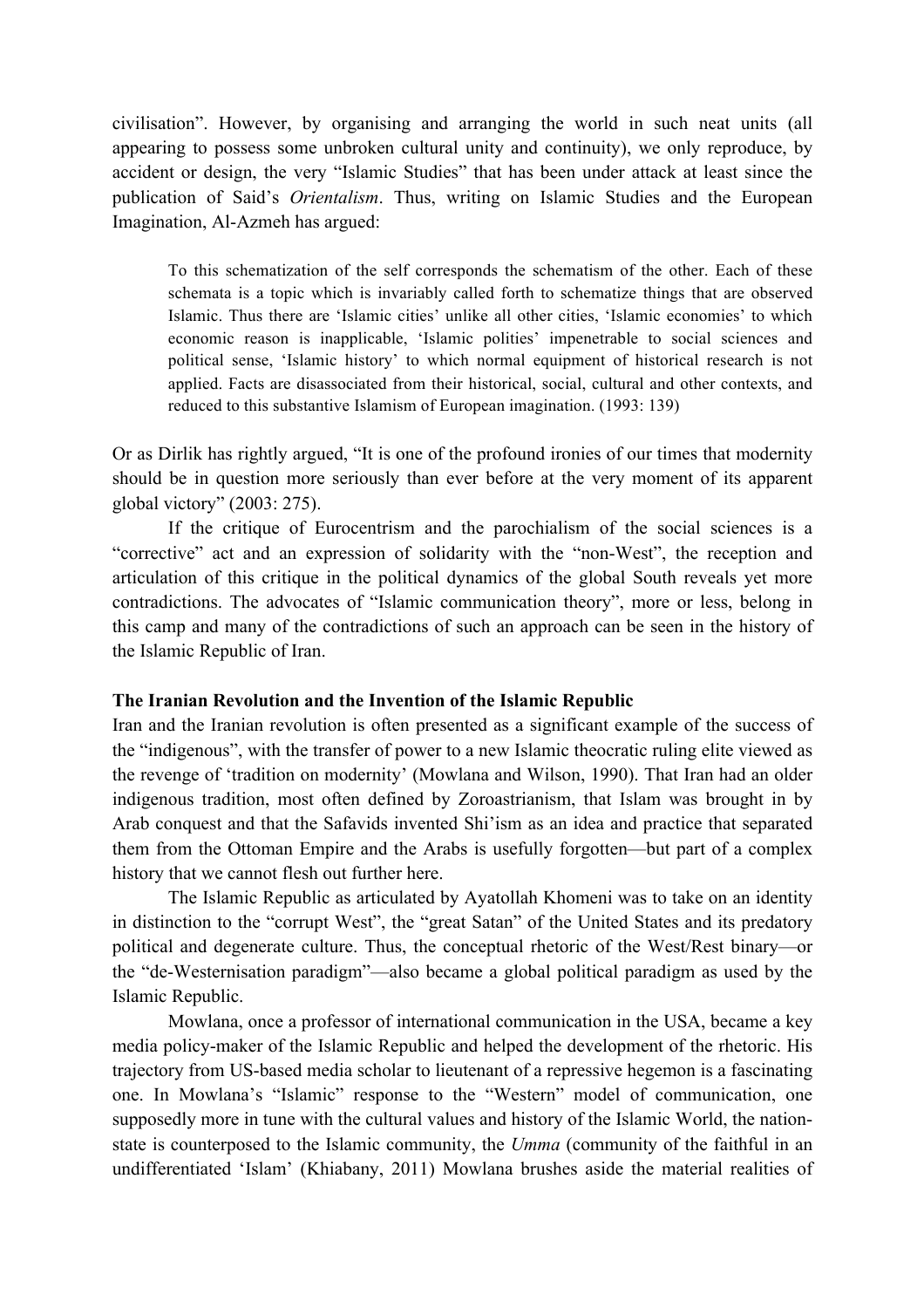capitalist modernity, since in the Islamic model "the central question is not one of economics but of culture, ethics, and *tabligh*" (Mowlana, 1996: 126). For him, *Tabligh* (propagation is based on *Tawhid* (monotheism), which implies the "unity, coherence and harmony" of the universe … It stands for the necessity of exclusive servitude to and … negates any right of sovereignty and guardianship over human society to anyone except God (Mowlana, 1996: 119–20). This is the ultimate fetishism of difference that oddly reproduces the Orientalist understanding of "Islam". In its questioning of the relevance of "Western" social sciences, such an approach also questions the relevance of the agencies and subjectivities of all social groups and classes other than the *ulema*—undermining the twin pillars of *velayat-e-faghih* and public participation that ground the Islamic Republic—and denies the inclusion of identities based on anything other than the binary of believers and non-believers.

By relegating politics to a realm of "culture", by dehistoricising and decontextualising "culture", by elevating text (holy books) over context, and ideas and the social imaginary over material and social realities, by imagining a past and an authenticity that never was, such claims to difference only succeed in suppressing the internal differences within such a perceived singular "culture". This denial of nations, histories, locations and contexts thus shows itself in the idea of Islamic communication *theory*. "Islamic" communication theory is neither about the media that are owned by people who are Muslims, nor about those media that are designed for consumption or consumed by Muslims. None of these, as we shall see, makes a channel or a media product "Islamic". What advocates of "Islamic communication" do offer (despite some clear differences in their emphasis and "identity") is reinforcement of the binaristic division of the world into two overly neat categories of the God-fearing Islam and the secular West. Mowlana (1990, 1993, 1994, 1996), Pasha (1993), Sardar (1993), Ayish (2003) and others have tried to free communication theory from its enslavement to Western conceptual orientations and elaborate instead a singular "Islamic perspective on communication". Thus, they neatly erode the long history of intra-Muslim conflicts (one form of which is currently being played out with some relish by Western media as the "Sunni-Shiite conflict") so that the construction of a singular Islamic perspective is too readily achieved. The paradox of the critique of Orientalism is a reproduction of limited and banal postures and a fixation in a dehistoricised frozen binary from which there appears no escape. Hence, the call for indigenisation is too vague, creating a simple mirror opposite of Eurocentrism, and failing to point to a convincing range of examples. It is then no surprise that scholars affiliated to a notion of Islamic communication give very little analysis of the struggle for control over the interpretation of "culture", or of communicative resources, or of the system of social stratification.

Such assertions of cultural differences, as the case of Iran demonstrates, also leave the door open for the manipulation of political power and repressive measures used indiscriminately against Muslims and non-Muslims, secularists and believers, natives and non-natives. A key element of essentialist thinking is reductionism: that is, the reduction of all other identities such as class, gender, ethnicity, regional and political allegiances to one inclusive identity. Within this narrative there is only one way of "imagining community" and that is by religion.

#### **Beyond the False Binary: New Voices Inside the Islamic Republic**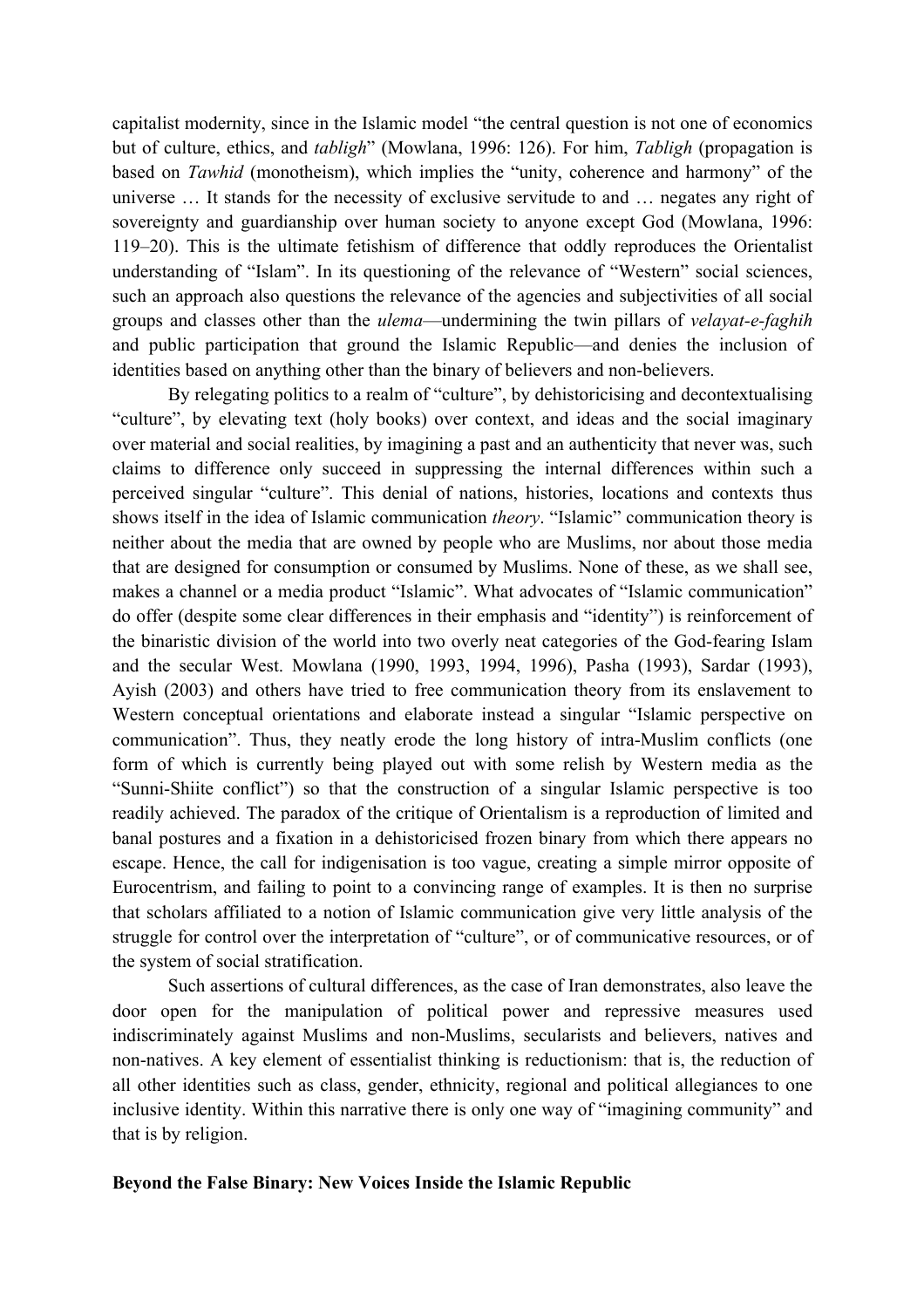What interests us is the way the much vaunted theory of "de-Westernisation" is played out in the policy and practices of the Islamic Republic, a pre-eminent test case for "Islamic nativism". Here is the ultimate marriage of a conceptual framework stemming from the West, albeit by academics and intellectuals trying to push for a theoretically progressive approach, with a political project of anti-Westernism by an authoritarian state. This project turns in the end not only on the blocking of Western ideas and cultural product, but also on the stymying of internal opposition voices who try to build democratic capacity inside the country. It turns into a model that Gramsci would have recognised well, the appearance of a hegemonic system which—neither very far behind, nor concealed—wields a powerful surveillance and coercive system designed to correct any breaks of conformity.

Dominated by fears of "cultural imperialism" and penetration, latterly renamed as the promotion of "Velvet Revolution", the Islamic Republic has eschewed most Western cultural forms and products. It promotes a particular form of Shi'ite authoritarianism through Islamic Republic of Iran Broadcasting (IRIB), the national broadcaster, the key ideological organisation that offers numerous radio and television channels, book publishing and film production to address different audience niche needs.<sup>5</sup> IRIB also maintains a significant external broadcasting arm in various languages, including Arabic and English, while its international English-language Press TV supposedly "provides a voice for the voiceless".

But the Islamic Republic has confused the form with the content, so in its paranoia about "cultural threat", it has variously banned the very technologies themselves as carriers of unwanted material. So satellite dishes are illegal, although it is estimated that around 70 per cent of the population has a dish. And in the concern to prevent "Western" cultural content entering the country, little attention is paid to the many channels of pornography produced by many "Islamic" Middle Eastern countries and readily available on the multichannel television packages available to Iranian audiences. While Iranian traditional music is now allowed, many contemporary forms of music are not, driving a lively scene literally underground. Dance is proscribed, theatre limited and non-representational art barely tolerated (Sreberny and Torfeh, 2013). Cartoonists and bloggers, publishers and film-makers have all run into problems, newspapers and journals have been closed and personnel imprisoned, even executed.

But intra-elite contestation has meant that not only cultural forms that might be construed as 'originally' Western have been constrained, but actually much of the worst invective and control has been meted out to participants within the Islamic Republic who do not share the specific political vision of the powers-that-be. Thus, the late Ayatollah Motazeri, conservative newspapers and religious bloggers have all been censored. While fearful of new technologies coming from outside, these have been readily used to broadcast confessions recorded under torture from Iranian prisons.

Ironically, none of this much affects Western cultural producers who have domestic and international markets galore and who find their way into Iran anyway (viz. Murdoch's *Farsi One* television channel). However, it does severely restrict the cultural habits and tastes

 <sup>5</sup> Such internal differentiation reminds us of the oft-quoted idea of propaganda, supposedly from Goebbels: "What you want in a media system is ostensible diversity that conceals an actual uniformity."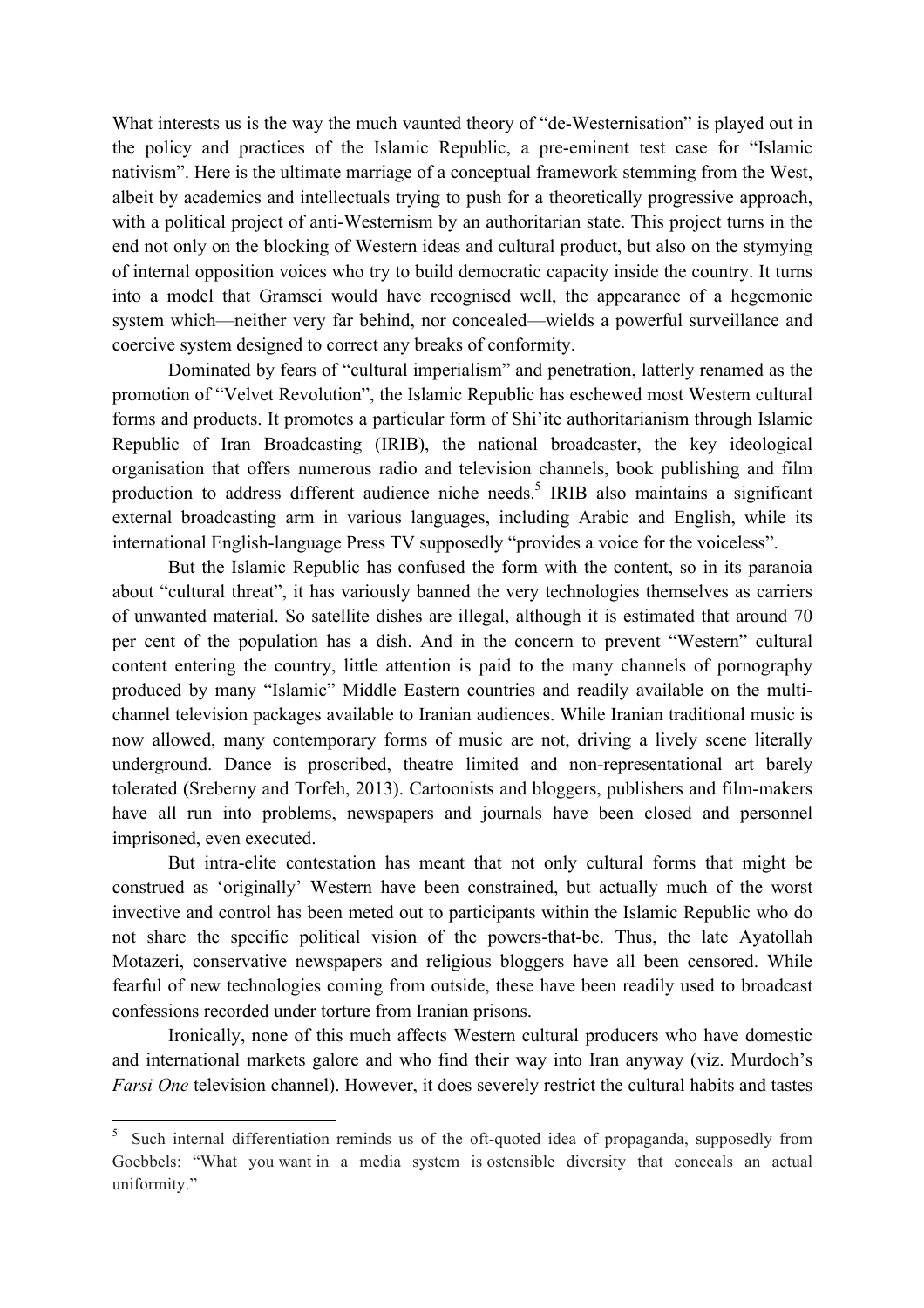of Iranians. But the young are Internet adepts and school themselves well with illegal downloads of music, film, pornography, etc. The black market is flooded with film DVDs and music CDs, often of the most up-to-date releases, many of which are readily available in city bazaars. And beyond the policing of cultural consumption (Sreberny and Khiabany, 2010) lies an extensive fabric of social control, of the policing of everyday life and the surveillance of anything deemed oppositional. These cat-and-mouse politics between the State and the people has produced a schizoid mode of living where maintaining appearances in public is vital for a quiet life, while many people have found ways to satisfy a range of desires quietly within their private homes.

But alternative perspectives have developed within the Islamic Republic that provide a location for internal critique, as well of external critique, that is to say, positions which cannot be swallowed up by either metropolitan universality or nativist hegemony. These two positions are feminism and the development of a civil society voice, positions that are closely intertwined. These have developed over the past three decades of the Islamic Republic as the key sites of resistance to an Islamicised fundamentalism that often masquerades as anti-Western nativism.

## **Gender and Civil Society as the Internal Oppositional Voices**

Clearly "gender discrimination" is one of the easiest critiques that outside pontificators can make of so-called Islamic societies. But equally, the "de-Westernising" argument has been remarkably silent about gender or minority politics within Southern societies, preferring to use notions of homogeneous culture. We could cite the misuse of the plight of Afghani women and the struggle of RAWA and other organisations by Western politicos, including Laura Bush, in support of US imperialist adventure. Our critique would make the point that this struggle was long-standing but ignored until it became useful for the West to acknowledge it; and equally, by focusing on the struggle that might be pragmatically relevant, the similar plight of women in other locations (Palestine, for example) is still ignored. On the other hand, we are also well aware of the simplistic rejection of women's demands by authoritarian regimes since feminist struggles are 'Western'.

We do not wish to fall into either trap. There are long histories of women's struggles in Iran and the wider region. The real significance of the women's movement since 1979 is its raising of a wide set of issues about gender relations and inequality that includes not only familial issues such as marriage, divorce and child custody, but also labour laws, political participation, lack of independent judiciary, etc. We have written elsewhere (Sreberny and Khiabany, 2010) about the 30-year history of the Islamic Republic, its wars and economic circumstances that have propelled women into the frontlines of political struggle. In relation to the media, we have documented the emergence of a women's press, women bloggers (Sreberny and Khiabany, 2010) and the manner in which women's demands for their human rights is part of a broader struggle for communicative rights inside Iran (Sreberny, forthcoming). Women make up over 60 per cent of university students and have not been prone to Western cultural stereotypes, choosing to study hard sciences, nuclear physics and mechanical engineering. However, suddenly in the summer of 2012, the Islamic Republic decided to proscribe over 70 university subjects to women, impose gender segregation and insist that women to remain in their home town to study. What would be a "de-Westernised"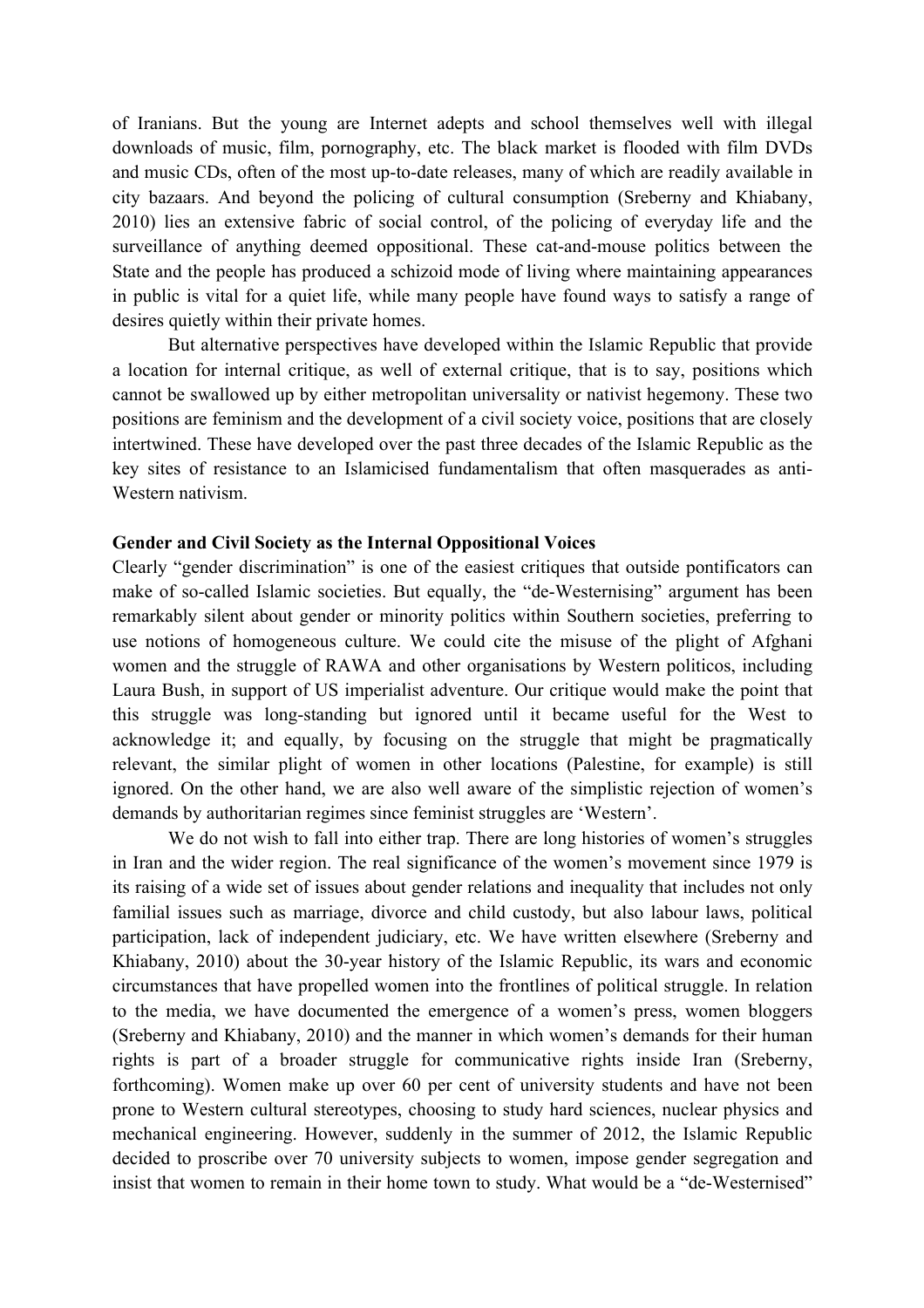agenda in support of women's rights? How might we understand such a system if not through the analytic lens of authoritarian neo-patriarchy?

## **The Emergence of Civil Society**

Crucially, the women's movement has to be seen as part of the emergence of broader civil society politics in Iran. This was developing before the 1979 Revolution that was its triumphal moment. It was pushed back only to became even more significant in the reform period in the 1990s, inspired by both national and international histories and struggles, theories and authors. The emergence of labour politics, the student movement, increasingly even gay rights are all "indigenous" but draw inspiration from many diverse sources. The 'de-Westernising' argument, like Orientalism, suggests a horizontal methodological nationalism of national cultures doing battle, while the vertical power politics within many societies gets overlooked by both.

Inside Iran, there is a growing cacophony of civil society voices raising questions about corruption, incompetence and making these public. Despite the evident repression, there are many voices—male and female—in newspapers, magazines, blogging and making music and art, raising political issues and attacking the definition and the practice of the 'indigenous' politics of the Islamic Republic. The index of the political tragedy of the Islamic Republic is the number of journalists, editors, bloggers, women's activists, trade union organisers, lawyers, intellectuals who have been killed, have been and are imprisoned, placed under house arrest and otherwise rendered unable to promote public discussion about a wide range of social and political issues. It is in this context that Press TV's claim rings with a hypocritical hollowness and the arguments about "cultural imperialism" or "soft war" are spurious when the main opponents are the internal critics.

This does not mean that there is no external intervention happening. The "sanctions regime" headed by the US and EU is having a devastating impact on the daily lives of many Iranians.<sup>6</sup> Iran is perhaps the only nation to have felt the brunt of new international forms of "cyber-warfare" through the Stuxnet, Flame and Duqu viruses; and there have been a number of assassinations of Iranian scientists on the streets of Iran. A Media Studies that extends to such issues of cyber-warfare has to recognise that the combatants are not simply the US *vs*. Islamic Republic, but also the Islamic Republic *vis-à-vis* many of its people. The third position that gender politics and civil society voices articulate feels the brunt of both imperialism and dictatorship.

In its effort to present itself as a bulwark against US intervention in the Muslim world, Iran rhetorically spins its ability to withstand sanctions as a moral victory against imperialism, while quietly moving forward with its neoliberal economic policies, everincreasing militarisation and suppression of opposition at home. Those close to the regime are benefitting hugely. Porsche have noted that it sold more cars to Tehran in 2011 than anywhere else. Just as in the Iraqi case, US-led sanctions make grassroots democratic dissent much more difficult for ordinary Iranians living in Iran. At the same time, the Iranian government has only tightened its control on the flow of wealth and information in the

 <sup>6</sup> "Sanctions against Iran: a duplicitous "alternative" to war:

http://www.jadaliyya.com/pages/index/5518/sanctions-against-iran\_a-duplicitous-alternative-t.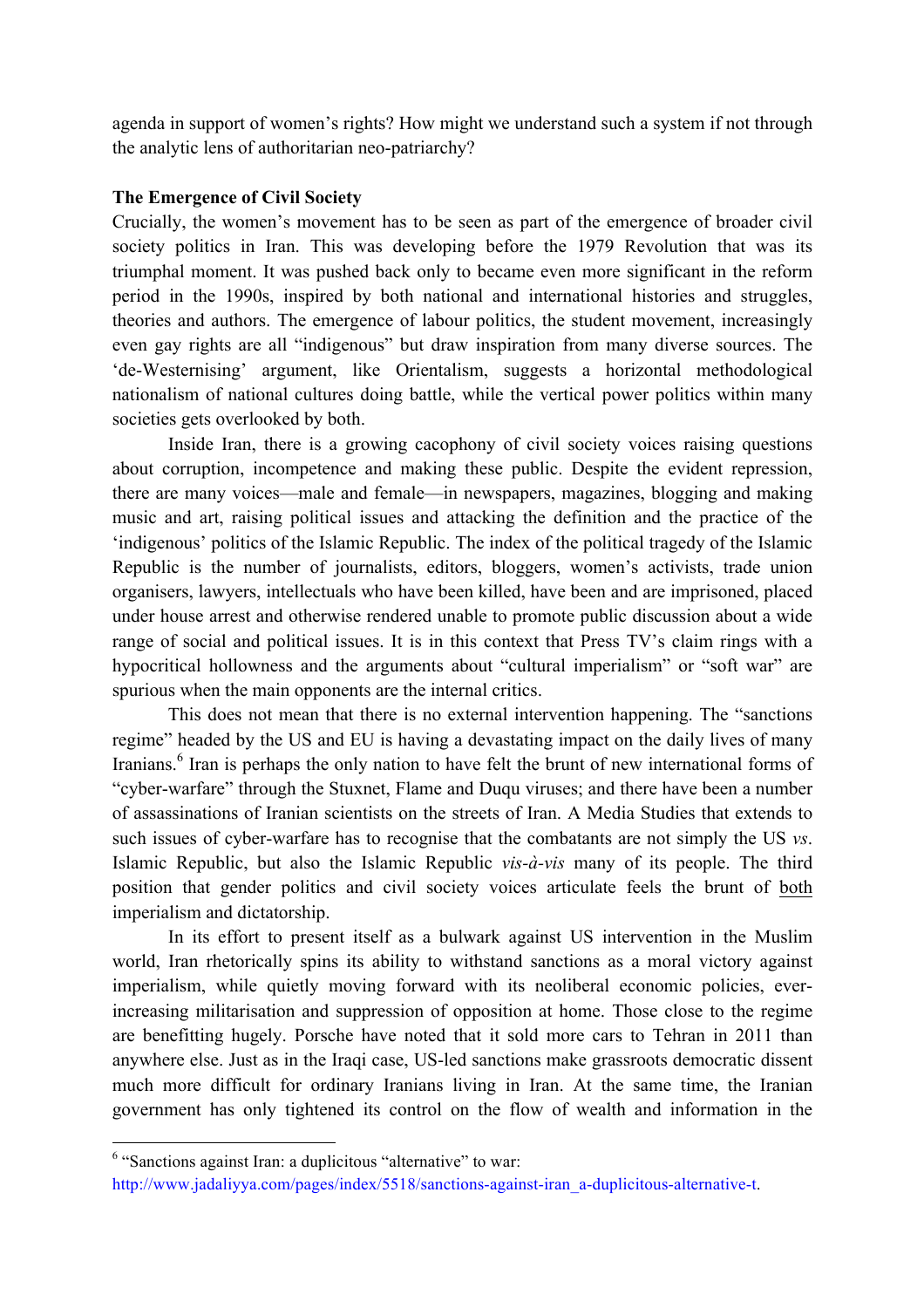country, while the economy dances to the movement of the dollar as never before. In the conflict between empire and dictatorship, there is a great need for a third way beyond the militaristic dance of macabre state-led politics-as-usual. (For a powerful critique of the lack of class analysis in post-colonial theory and the 'specter of capital', see Chibber, 2013)

## **Conclusion**

The massive amount of engineering required to maintain the appearance of a monolithic Islamic totality suppresses the recognition of internal diversity, not only across a world religion such as Islam, but within a single polity such as the Islamic Republic. Middle Eastern regional exceptionalism opts for a fragmentary mode of analysis and produces culturalist narratives that ignore the broader context of cultural production in particular and capitalist modernity in general. By choosing to focus on 'culture', these narratives not only fail to tackle the question of *whose* culture, thereby ignoring the fact that culture has always been a site of struggle, but they also separate the question of the 'everyday' from the question of political economy. That danger runs through all simplistic articulations of de-Westernisation, as manifest perhaps in notions of "Asian values" or Hindutva as the expression of Indianess; thus the Iranian case is merely an illustration of politico-cultural issues that have to be addressed in many parts of Asia.

Culture, as Ahmad (2004) has argued, is not just about the past and inheritance, but also about the future (the generation of meanings) and societies are always contradictory totalities of practices, struggles and disputes over imaginings of the future, as well as narratives of the past. Eurocentrism as an intellectual tradition emerged not just in Europe, but in *capitalist* Europe. The spread of Eurocentrism has accompanied the global spread of capitalism. By diverting criticism of capitalism to criticism of Eurocentrism, shifting attention from political economy (the political, economic and social) to culture, and replacing equality with identity, the advocates of Islamic exceptionalism reveal their own ideological limitations. The challenge to Eurocentrism has to take place not just in the site of culture.

Connell has asked, and not simply rhetorically, "can we have social theory that does not claim universality for a metropolitan point of view, does not read from only one direction, does not exclude the experience and social thought of most of humanity, and is not constructed on *terra nullius*?" (2007: 47) But she disavows any simplistic return to forms of nativism that have occasionally been put forward as the antidote to Western conceptual dominance.

We have suggested that the voices, demands and practices of women and civil society in Iran, ordinary people—are the real 'contradiction' to an authoritarian political structure, not Hollywood cinema or British television. This challenge will be centered in new forms of citizenship and practice, perhaps in a new cosmopolitan ethos as Dabashi (2012) has put it, that transcends the redundant East/West binary and actually imagines—and perhaps produces—something new.

The rhetorical politics of the imperious binary of the "West/Rest" suggests that nothing "positive" stems from the former, but also that the "Rest" is always benign and progressive. Is it not more important to pay attention to real politics and the shape of power relations on the ground within societies and across international boundaries? The challenge for social analysts is to find a conceptual footing between imperialist intervention on the one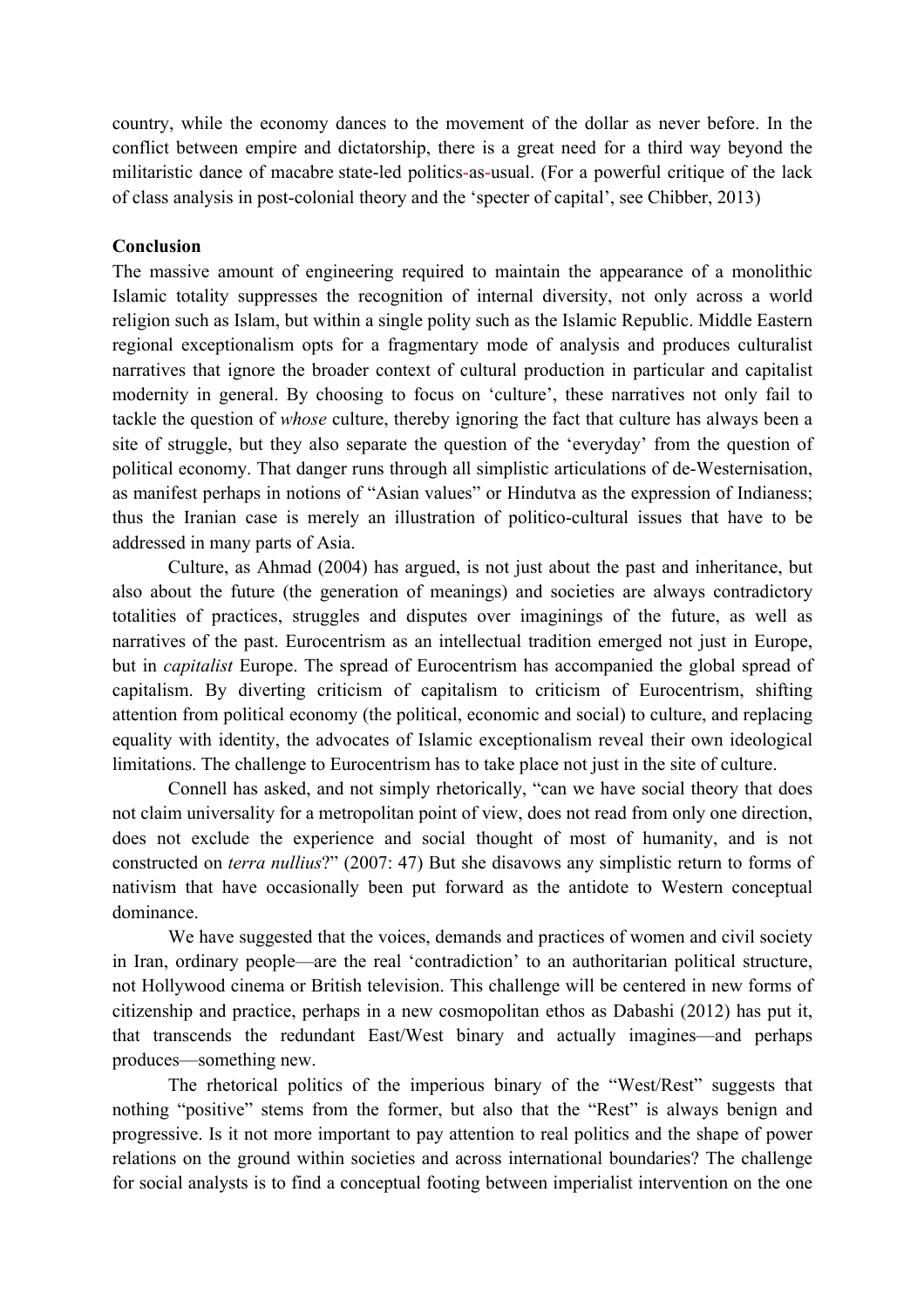hand and non-Western exceptionalism on the other, a critical "Third Voice" that goes beyond the binary divide.

#### **References**

- Abaza, M. (2007) "More on the shifting worlds of Islam. The Middle East and Southeast Asia: A troubled relationship". *The Muslim World* 97(3): 419–36.
- Ahmad, A. (2004) *On communalism and globalization*. New Delhi: Three Essays Collective.
	- ——— (2008) "Islam, Islamisms and the West", in L. Panitch and C. Leys (eds.) *Global flashpoints: Reactions to imperialism and neoliberalism* (Socialist Register). New York: Monthly Review Press.
- Alatas, S. F. (1995) "The theme of "Relevance" in third world human sciences". *Singapore Journal of Tropical Geography* 16(2): 123–40.

 $-$  (2003) "Academic dependency and the global division of labour in the social sciences". *Current Sociology* 51(6): 599–613.

Al-Azmeh, A. (1993) *Islams and Modernities.* London: Verso.

Amin, S. (1989) *Eurocentrism*. London: Monthly Review Press.

- Ayish, M. (2003) "Beyond western-oriented communication theories: A normative Arab-Islamic perspective". *Javnost* 10(2): 79–92.
- Bayat, A. (2010) *Life as politics*. Amsterdam: Amsterdam University Press.
- Bulliet, R. (2004) *The Case for Islamo-Christian Civilization*. New York: Columbia University Press,
- Carnoy, M. (1974) *Education as Cultural Imperialism*. New York: John Wiley.
- Chakrabarty, D. (2000) *Provincializing Europe: Postcolonial thought and historical difference*. Princeton NJ: Princeton University Press.
- Chibber, V. (2013) Post-Colonial Theory and the Specter of Capital, London: Verso
- Connell, R. (2007) *Southern Theory: social science and the global dynamics of knowledge*. Cambridge: Polity.
- Curran, J. and M.-J. Park (eds.) (2000) *De-Westernizing media studies*. London: Routledge.
- Dabashi, H. (2012) *The Arab Spring: The End of Postcolonialism*. London: Zed.
- Dirlik, A. (1994) "The postcolonial Aura: Third world criticism in the age of global capitalism". *Critical Inquiry* 20(1): 328–56.
	- ——— (2002) "Modernity as history: post-revolutionary China, globalization and the question of modernity". *Social History* 27(1): 16–39.
- ——— (2003) "Global modernity? Modernity in an age of global capitalism". *European Journal of Social Theory* 6(3): 275–92.
- Downing, J. (1996) *Internationalizing media theory*. London: Sage.
- Fabian, J. (1991) "Culture, time and the object of anthropology", in Fabian, J. ed.) *Time and the work of anthropology.* New York: Harwood.
- Gole, N. (2000) "Snapshots of Islamic modernities". *Daedalus* 129(1): 91–117.
- Greene, S. (2003) "The Multiple Worlds of African Studies", in A. Mirsepassi, A. Bassu and F. Weaver (eds.) *Localising Knowledge in a Globalizing World*. New York: Syracuse University Press.
- Hallin, D. and P. Mancini (2012) *Comparing Media Systems Beyond the Western World*.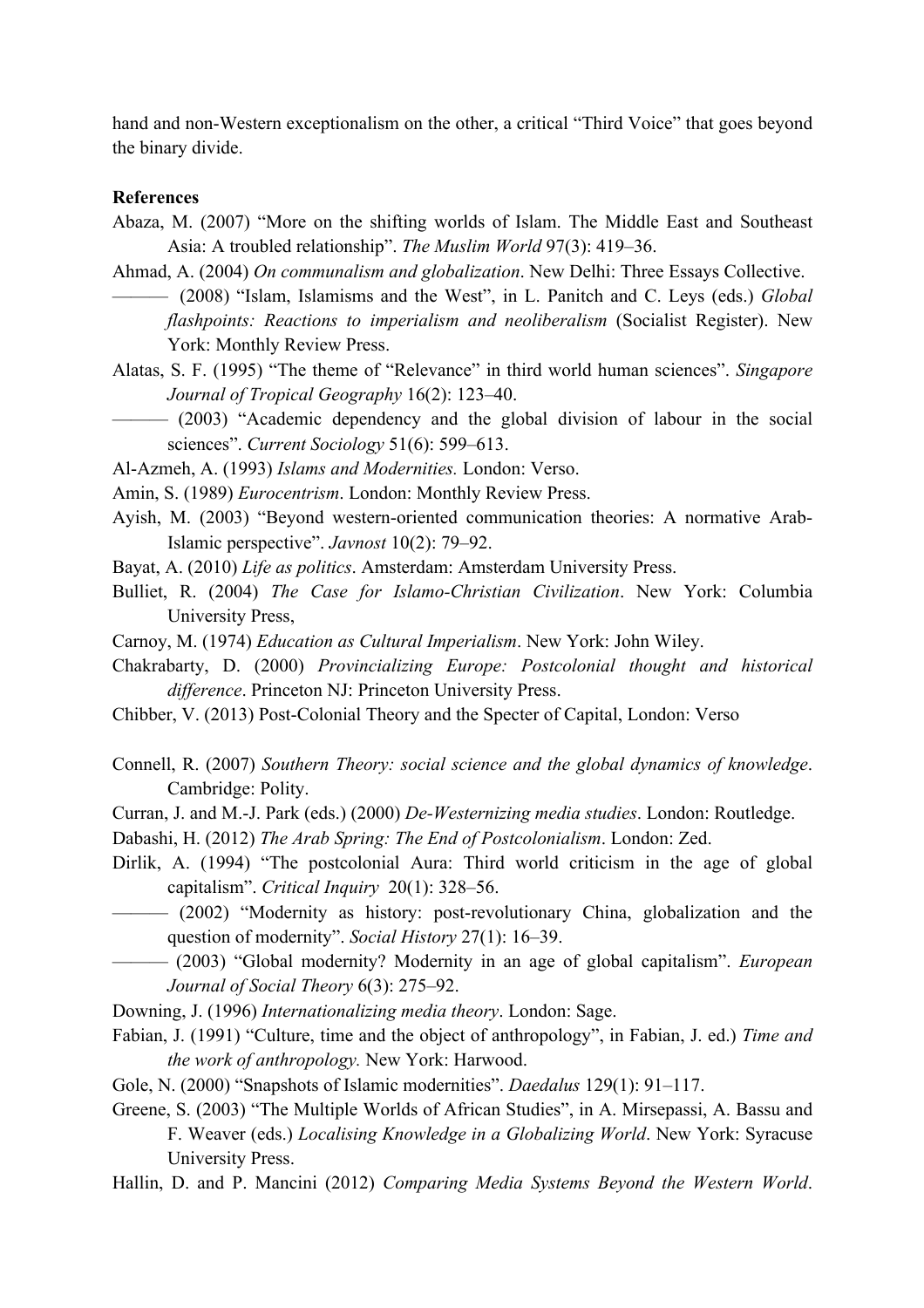Cambridge: Cambridge University Press.

- Harvey, D. (2009) *Cosmopolitanism and the Geographies of Freedom*. New York: Columbia University Press.
- Hobart, M. (1990) *After Culture: Anthropology as Radical Metaphysical Critique*. Yogyakarta: Duta Wacana Press. Available at: http://www.criticalia.org/Sources/After%20culture%20complete.pdf.
- Khiabany, G. (2011) "Whither Eurocentrism? Media, culture and nativism in our time", in G. Wang (ed.) *De-Westernizing Communication Research*. New York: Routledge.
- Khiabany, G. and A. Sreberny (2001) "The Iranian Press and Continuing Struggle over Civil Society 1998-2000". *Gazette* 63(2/3).
- ——— (2004) "The Women's Press in Contemporary Iran: Engendering the Public Sphere", in N. Sakr (ed.) *Women and Media in the Middle East*. London: I. B. Tauris.
- Kundnani, A. (2008) "Islamism and the roots of liberal rage". *Race and Class* 50(2): 40–68.
- Lee, C. C. (2001) "Beyond orientalist discourses: Media and democracy in Asia". *Javnost/the Public* 8(2): 7–20.
- Lewis, B. (2002) *What went wrong? Western impact and Middle Eastern response*. New York: Oxford University Press.
- Lund, J. (2001) "Barbarian theorizing and the limits of Latin American exceptionalism". *Cultural Critique* 47: 54–90.
- Matin-Asgari, A. (2004) "Islamic studies and the spirit of Max Weber: A critique of cultural essentialism". *Critique* 13(3): 293–312.
- *Media, Culture and Society* (1993) [Special edition: on Islam and Communcation 15(1)].
- Mowlana, H. (1993) "The new global order and cultural ecology". *Media, Culture and Society* 15(1): 9–27.
- ——— (1994) "Civil society, information society, and Islamic society: A comparative perspective", in S. Splichal*, A. Calabrese and C. Sparks,* (eds.) *Information society and civil society: Contemporary perspectives on the changing world order*. West Lafayette, IN: Purdue University Press.
- ——— (1996) *Global communication in transition: The end of diversity*. Thousand Oaks CA: Sage.
- Mowlana, H. and L. Wilson (1990) *The passing of modernity: Communication and transformation of society*. New York: Longman.
- Pasha, S. (1993) "Towards a cultural theory of political ideology and mass media in the Muslim world". *Media, Culture and Society* 15(1): 61–79.
- Richard, Y. (1995) *Shi'ite Islam*. Oxford: Blackwell.
- Said, E. (1979) *Orientalism*. New York: Vintage.
- Sardar, Z. (1993) "Paper, printing and compact discs: The making and unmaking of Islamic culture". *Media, Culture and Society* 15(1): 43–59.
- Schlesinger, P. (1993) "Islam, postmodernity and the media: An interview with Akbar S. Ahmed". *Media, Culture and Society* 15(1): 29–41.
- Sparks, C. (1998) *Communism, capitalism and the mass media*. London: Sage.
- Spivak, G. C. (1999) *A critique of postcolonial reason*. Cambridge, MA: Harvard University Press.
- Sreberny, A. (1993) "On Reading Islam and Communication". *Media, Culture & Society*